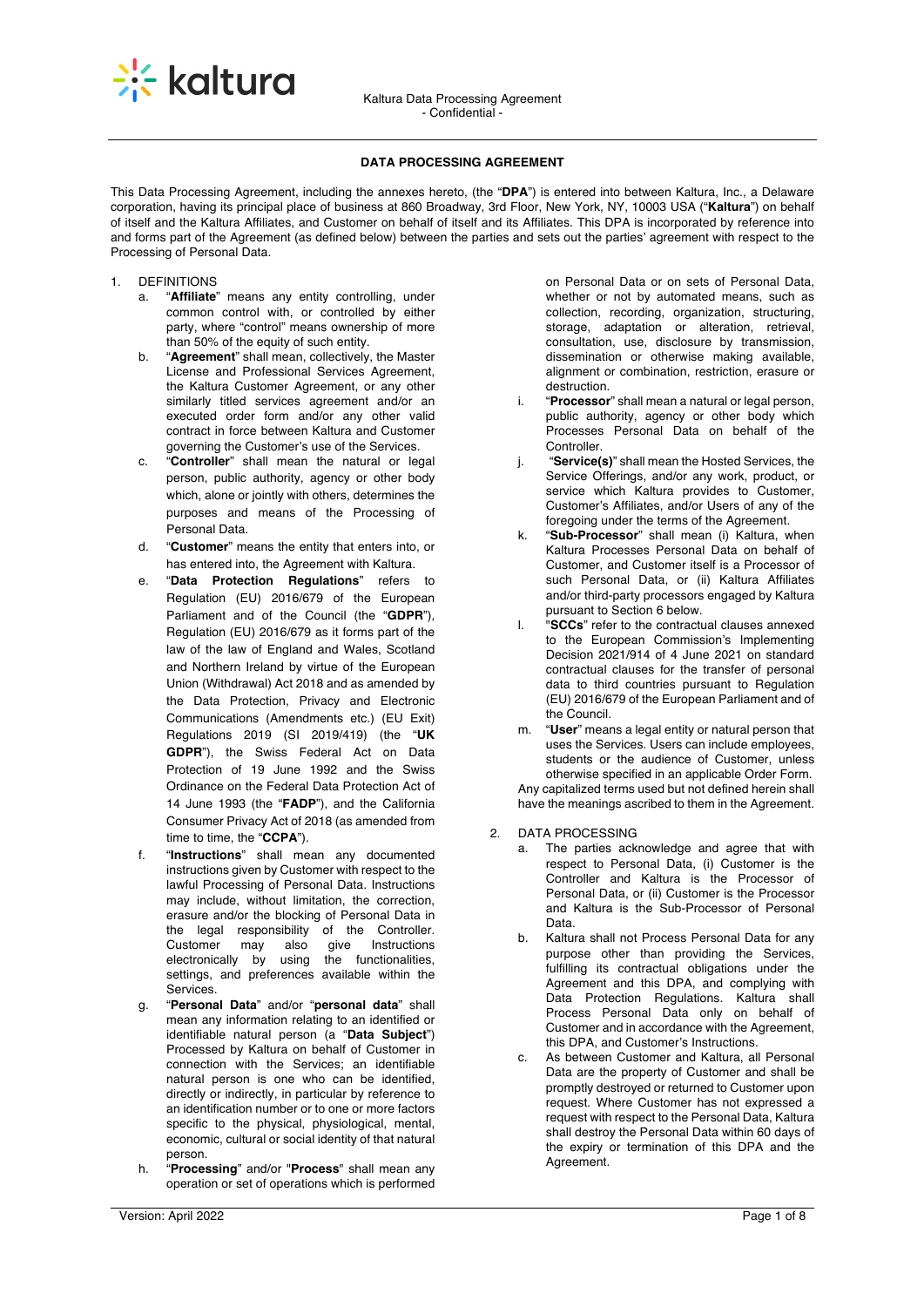

d. Kaltura retains automatically archiving production and back-up logs in accordance with its internal policies and procedures for business operation and security purposes. Upon the expiry or termination of this DPA and the Agreement, to the extent that Kaltura's logs contain Personal Data. such Personal Data (i) shall not be further Processed by Kaltura, (ii) shall be protected by Kaltura in accordance with the terms of this DPA so long as Kaltura retains such Personal Data, and (iii) shall be destroyed in accordance with Kaltura's data retention policies.

## 3. DATA SECURITY

- a. Kaltura has implemented, and shall maintain so long as Kaltura Processes Personal Data, the technical and organizational measures set out in Annex 2 to protect the confidentiality, integrity, and accuracy of Personal Data.
- b. Kaltura shall ensure that its personnel who have access to Personal Data are subject to a duty of confidentiality with respect to the Personal Data.

# c. **Security Incidents.**

- i. If Kaltura becomes aware of any actual or reasonably suspected breach of security leading to the accidental or unlawful destruction, loss, alteration, unauthorized disclosure of, or access to, Personal Data (each a "**Security Incident**), Kaltura shall, to the extent permitted by applicable law, promptly notify Customer of such Security Incident.
- ii. Kaltura shall take all steps it deems reasonable and necessary to remediate the cause of any Security Incident and mitigate its impact.
- iii. Kaltura shall provide any assistance reasonably required by Customer to comply with Customer's obligations under Data Protection Regulations to notify regulatory authorities and/or Data Subjects impacted by a Security Incident.

# 4. CUSTOMER RESPONSIBILITIES

- a. Customer shall ensure that (i) it has the legal right to transfer Personal Data to Kaltura for Processing in accordance with this DPA, the Agreement, and the Instructions, and (ii) all relevant third parties (including any Users) have been informed of, and have given their affirmative express consent to, such Processing and transfer of Personal Data, to the extent required by Data Protection Regulations.
- b. Customer shall review the information Kaltura makes available regarding its data security, including the technical and organizational measures set out in Annex 2, and independently determine whether the Services are suitable for Customer's requirements.
- c. Kaltura makes available various security controls, features, and functionalities that Customer may choose to enable, as described in the Documentation. Customer is responsible for selecting and implementing the appropriate security measures for securing Personal Data.
- d. Customer shall not use the Services to Process any sensitive or special categories of Personal Data where such Processing would impose on Kaltura any data security or data protection

obligations that differ from or are in addition to those set out in the Agreement and this DPA.

- 5. ASSISTANCE AND COOPERATION
	- a. For the term of the Agreement and taking into account the nature of the Processing, Kaltura will provide Customer with the ability to correct, delete, or block Processing of Personal Data, or, upon Customer's Instructions, make such corrections, deletions, or blockages on Customer's behalf.
	- b. Kaltura shall provide reasonable assistance to Customer with respect to (a) requests from Data Subjects exercising their rights to access, rectify, erase or object to processing of Personal Data pursuant to Data Protection Regulations; and (b) privacy impact assessments carried out by Customer. Kaltura reserves the right to charge a fee, consistent with Data Protection Regulations, for complying with a request for assistance requiring significant effort and/or resources.
	- c. Kaltura will submit to an audit by Customer, or a third party designated by Customer, to demonstrate Kaltura's compliance with this DPA, at Customer's sole expense, provided that Kaltura has been given reasonable prior notice. All audits, and any findings or reports resulting from any audit, shall remain subject to the confidentiality obligations set forth in the Agreement. Customer shall conduct no more than one (1) such audit in any twelve-month period unless otherwise required by Data Protection Regulations.
	- Kaltura shall promptly notify Customer if, in Kaltura's reasonable opinion, any Instructions violate Data Protection Regulations.

# 6. SUB-PROCESSORS

- a. Customer acknowledges and agrees that Kaltura may engage Kaltura Affiliates and other third parties as Sub-Processors to provide services such as cloud computing infrastructure, logs analysis, content delivery networks (CDN), content transcription, translation, and captioning, virtual or hybrid event management services, and other integral or optional functions of the Services or to provide customer support. Upon request, Kaltura shall make available to Customer the list of applicable Sub-Processors, which list may be updated from time to time. Customer may submit such request via email to DPO@kaltura.com.
- b. All Sub-Processors shall be permitted to Process Personal Data only as necessary to perform the services Kaltura has engaged them to provide and shall be prohibited from Processing Personal Data for any other purpose.
- c. Kaltura or a Kaltura Affiliate has entered into a written agreement with each Sub-Processor containing data protection obligations no less protective of Personal Data than those in this DPA to the extent applicable to the nature of the services provided by such Sub-Processor.
- d. Kaltura shall inform Customer of any intended addition or replacement of Sub-Processors at least thirty (30) days prior to such addition or replacement (the "**Sub-Processor Notice Period**"). If Customer objects to such addition or replacement for reasons relating to the protection of Personal Data to be Processed by the additional or replacement Sub-Processor,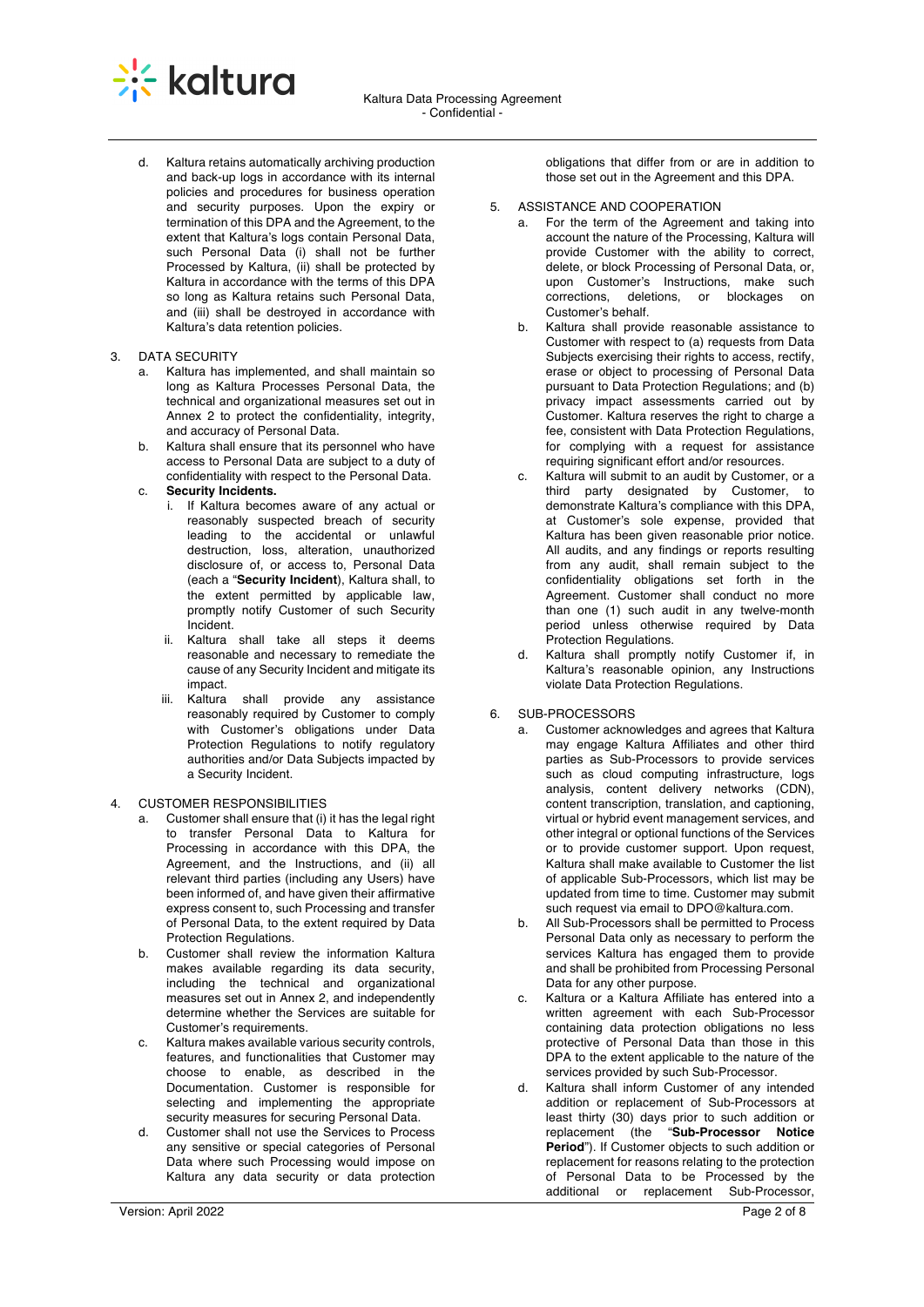

Customer must notify Kaltura in writing within the Sub-Processor Notice Period, and the parties shall negotiate in good faith to reach a mutually acceptable resolution. If the parties are unable to reach a mutually acceptable resolution, Customer's sole remedy shall be termination of the Agreement and this DPA with respect to the portion of the Services that cannot reasonably be provided by Kaltura without the use of the objected-to Sub-Processor.

e. Kaltura shall remain at all times responsible to Customer for the Sub-Processors' compliance with this DPA

## 7. CROSS-BORDER DATA TRANSFERS

- a. Customer acknowledges and agrees that Kaltura may Process Personal Data globally to the extent necessary to provide the Services and to fulfil Kaltura's other obligations under the Agreement. To the extent any Personal Data subject to the GDPR, the UK GDPR, or the FADP is Processed by Kaltura outside the European Economic Area or any country deemed adequate by the European Commission, such Personal Data shall be transferred and Processed in accordance with Sections 7.b – 7.d below.
- b. Where a transfer of Personal Data is subject to the GDPR or the FADP, the SCCs shall apply. The SCCs shall be incorporated by reference into this DPA and completed as follows:
	- i. The text of module 2 (Controller to Processor) shall apply where Customer is the Controller, and Kaltura is the Processor. The text of module 3 (Processor to Processor) shall apply where Customer is the Processor, and Kaltura is the Sub-Processor;
	- ii. The optional docking clause of clause 7 shall apply;
	- iii. In clause 9(a), option 2 shall apply. The time period for providing advance notice of any intended changes to the list of Sub-Processors shall be thirty (30) days;
	- iv. In clause 11(a), the optional language shall not apply;
	- v. In clause 17, option 1 shall apply, and the SCCs shall be governed by the laws of Ireland;
	- vi. In clause 18(b), any dispute arising from the SCCs shall be resolved by the courts of Ireland; and
	- vii. The information required by Annex I and Annex II of the EU SCCs shall be as set out in Annex 1 and Annex 2 of this DPA, respectively.
- c. Where a transfer of Personal Data is subject to the FADP, in addition to the provisions of Section 7.b above, the following terms shall apply:
	- i. The term "EU Member State" in the SCCs shall not be interpreted in such a way as to exclude data subjects in Switzerland from the possibility of suing for their rights in their place of habitual residence (Switzerland) in accordance with Clause 18(c) of the SCCs;
	- ii. The SCCs shall also protect the data of legal entities until the entry into force of the revised version of the FADP, which is scheduled to come into force on January 1, 2023; and
	- iii. The Swiss Federal Data Protection and Information Commissioner shall act as the "competent supervisory authority" insofar as

the relevant data transfer is governed by the FADP.

- d. Where a transfer of Personal Data is subject to the UK GDPR, the SCCs shall apply, as amended by the UK Addendum to the SCCs issued by the<br>Information Commissioner's Office under Information Commissioner's Office s.119A(1) of the UK Data Protection Act 2018 and attached hereto as Annex 3.
- e. To the extent any provision of this DPA contradicts or is inconsistent with the terms of the SCCs with respect to the transferred Personal Data, the terms of the SCCs shall prevail, and the inconsistent provision of this DPA shall be deemed amended accordingly.
- f If at any time:
	- i. the laws or regulatory procedures of any jurisdiction require any further steps to be taken in order to permit the transfer of Personal Data as contemplated under this DPA (including, without limitation, executing or re-executing the SCCs as separate document setting out the proposed transfers of Personal Data, and entering into additional cross-border transfer clauses); and/or
	- ii. the transfer mechanisms in this Section 7 are (i) amended, replaced or repealed under Data Protection Regulations, (ii) declared invalid by a court of competent jurisdiction, or (iii) otherwise terminated, annulled, replaced or repealed under Data Protection Regulations; then the parties shall work together to take all steps reasonably required and negotiate in good faith any other solution to enable a transfer in compliance with Data Protection Regulations.

# 8. CALIFORNIA CONSUMER PRIVACY ACT.

To the extent Kaltura Processes Personal Data subject to the CCPA, the parties acknowledge and agree that Customer has engaged Kaltura as a Service Provider. Kaltura shall not, and shall ensure its Sub-Processors do not, retain, sell, use, or disclose Personal Data except for the purpose of performing Kaltura's obligations under the Agreement and this DPA. The terms "Service Provider" and "sell" have the definitions ascribed to them in the CCPA.

# 9. THIRD PARTY REQUESTS FOR ACCESS

Unless prohibited by applicable law, Kaltura shall promptly inform Customer of any request, correspondence, inquiry, or complaint received by Kaltura from a Data Subject, regulatory authority, or other third party in connection with Kaltura's Processing of Personal Data. Kaltura shall not respond to such requests without Customer's prior consent except where legally required.

# 10. LIMITATION OF LIABILITY

The liability of each party and its respective Affiliates arising out of or related to this DPA and the Agreement shall not, when taken together in the aggregate, exceed the limitation of liability set forth in the Agreement.

- 11. MISCELLANEOUS
	- a. If any provision in this DPA is found to be ineffective or void, this shall not affect the remaining provisions. The parties shall replace the ineffective or void provision with a lawful provision that reflects the business purpose of the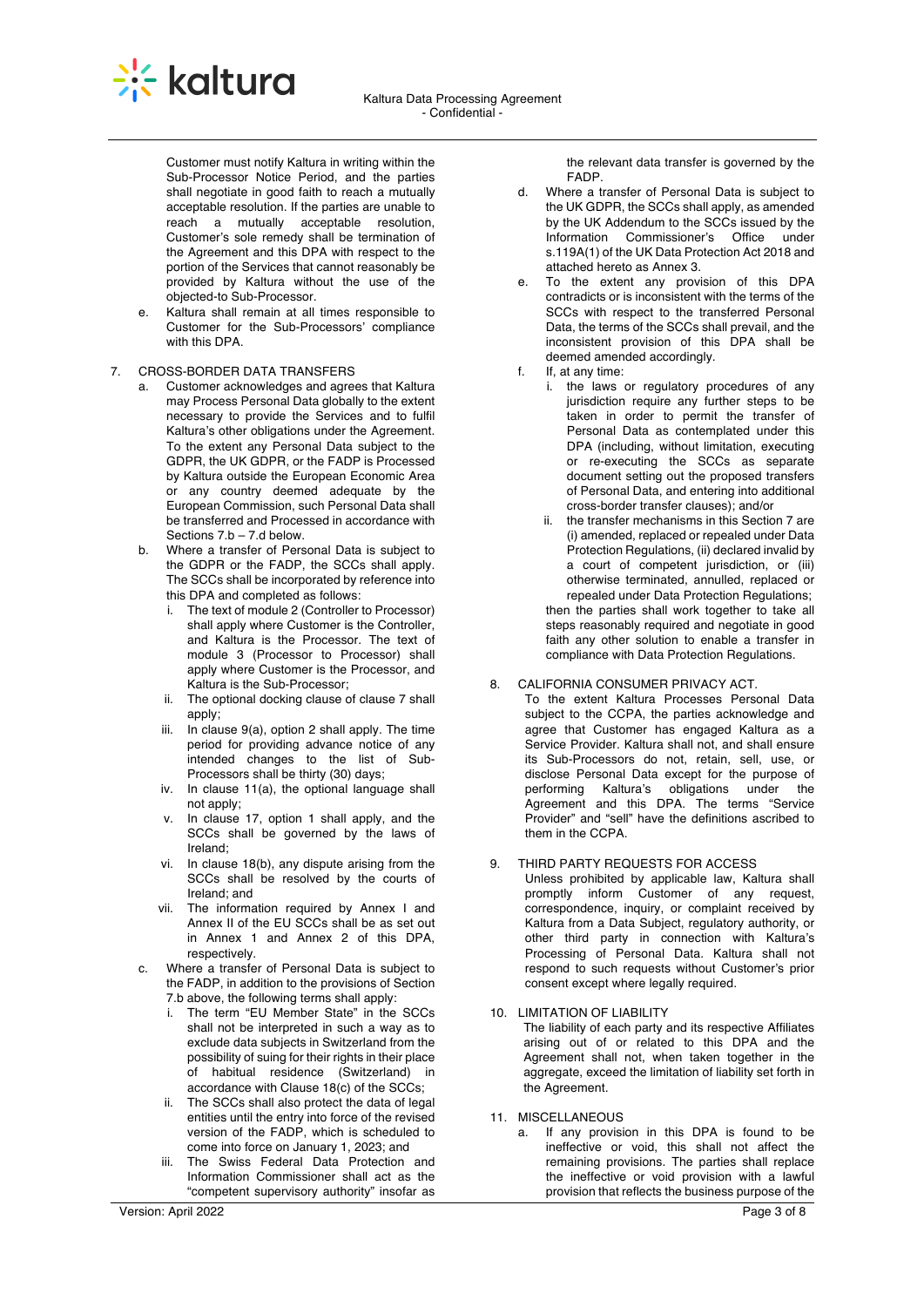

ineffective or void provision. The parties shall similarly add necessary and appropriate provisions where such provisions are missing.

- b. The governing law of this DPA will be the same as the governing law identified in the Agreement.
- c. This DPA prevails over any additional, conflicting, or inconsistent terms and conditions appearing in the Agreement and/or any document submitted

by either party regarding the Processing of Personal Data.

d. This DPA shall become effective upon the parties' execution, or Customer's acceptance, of the Agreement (the "**DPA Effective Date**") and shall automatically terminate upon the termination or expiration or the Agreement in accordance with the terms therein.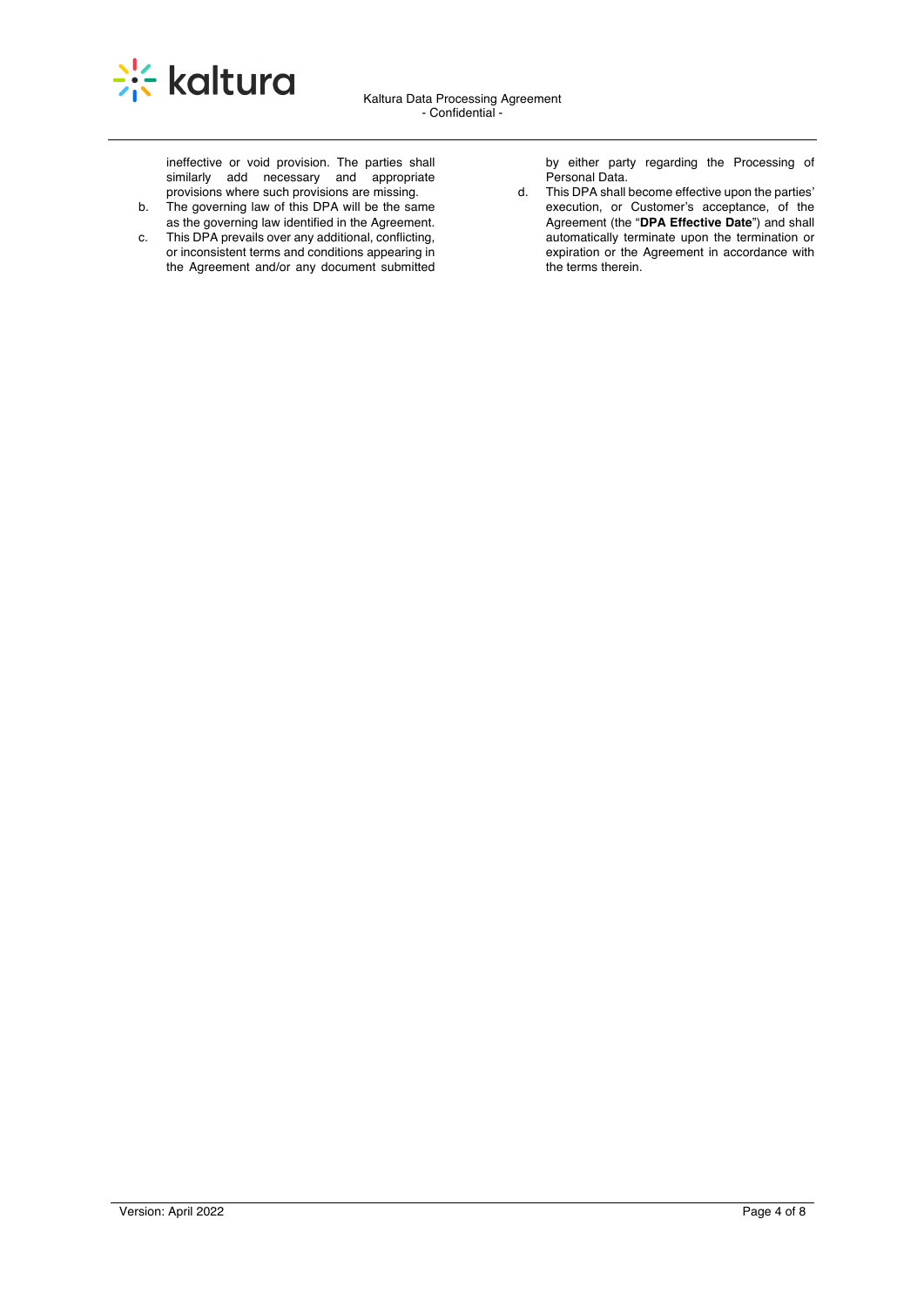

# **ANNEX 1 DETAILS OF THE PROCESSING**

## **A. LIST OF PARTIES**

#### **Data exporter:**

- Name: Customer's entity name as identified in the Agreement
- Address: Customer's address as specified in the Agreement
- Contact person's name, position and contact details: Customer's contact details as specified in the Agreement
- Activities relevant to the data transferred under these Clauses: Receipt of the Services
- Signature and date: These Clauses shall be deemed executed and entered into by Customer as of the DPA Effective Date.
- Role: The data exporter's role shall be Controller or Processor specified in Section 2.a of the DPA.

#### **Data importer:**

- Name: Kaltura, Inc.
- Address: 860 Broadway, 3rd Floor, New York, NY 10003 USA
- Contact person's name, position and contact details: Kaltura Data Protection Officer, DPO@kaltura.com
- Activities relevant to the data transferred under these Clauses: Provision of the Services
- Signature and date: These Clauses shall be deemed executed and entered into by Kaltura as of the DPA Effective Date.
- Role: The data importer's role shall be Processor.

## **B. DESCRIPTION OF TRANSFER**

#### **Categories of Data Subjects**

Data subjects are any Users of the Services.

#### **Categories of Personal Data Processed**

Categories of Personal Data processed may include:

- 1. Technical identifiers, including user IDs, user agents, and IP addresses;
- 2. The names and email addresses of Users in cases where Customer's User authentication configuration requires this information;
- 3. Where Services include virtual event registration, any Personal Data contained in event registration forms;
- 4. Account activity (including media files uploaded, recorded live sessions, viewing history, likes and comments, chat history in live meeting solutions, account analytics, and any quizzes taken); and
- 5. Any Personal Data contained in media content and metadata uploaded to, or transmitted via, the Services by Customer or its Users.

## **Special Categories of Data**

The Services are not intended for Processing of special categories of data.

#### **Duration and Frequency of the Processing**

Processing shall take place on a continuous basis so long as Kaltura continues to provide the Services to Customer in accordance with the Agreement.

## **Nature and Purpose of the Processing**

Personal Data is Processed for the purpose of providing the Services as set out in the Agreement. Processing activities may include:

- 1. Where Customer selects Kaltura's standard SaaS offering, hosting of Customer's media content, metadata, and User data on secure data centers located in the United States; where Customer selects one of Kaltura's regional SaaS offerings, hosting of Customer's media content, metadata, and User data on secure data centers located in Ireland, Canada, Singapore, or Australia, as applicable. Customer's media content and metadata may contain personal data.
- 2. Processing and transcoding of media content and metadata, and transmission of data over the internet and/or private networks to Users via the Services. Processing network traffic and activity on the Services may involve Personal Data of individuals interacting with the Services. Processing activities may be performed through sub-processors. Processing may take place in any jurisdiction where Users interact with the Services.
- 3. Performing maintenance and support services on systems which may contain Personal Data or in connection with the **Services**
- 4. Managing Customer's account with Kaltura.

## **Personal Data Retention Period**

Personal Data shall be retained by Kaltura for the duration of the Agreement.

## **Sub-Processors**

With respect to Sub-Processors engaged by Kaltura:

- 1. The nature and purpose of the Processing is to enable provision of the services that Kaltura has engaged the Sub-Processors to provide. Each Sub-Processor Processes Personal Data solely to the extent necessary to provide the contracted services.
- 2. The subject matter of the Processing may include providing (i) cloud computing infrastructure, (ii) logs analysis, (iii) content delivery network (CDN) services, (iv) content transcription, translation, and captioning services, (v) customer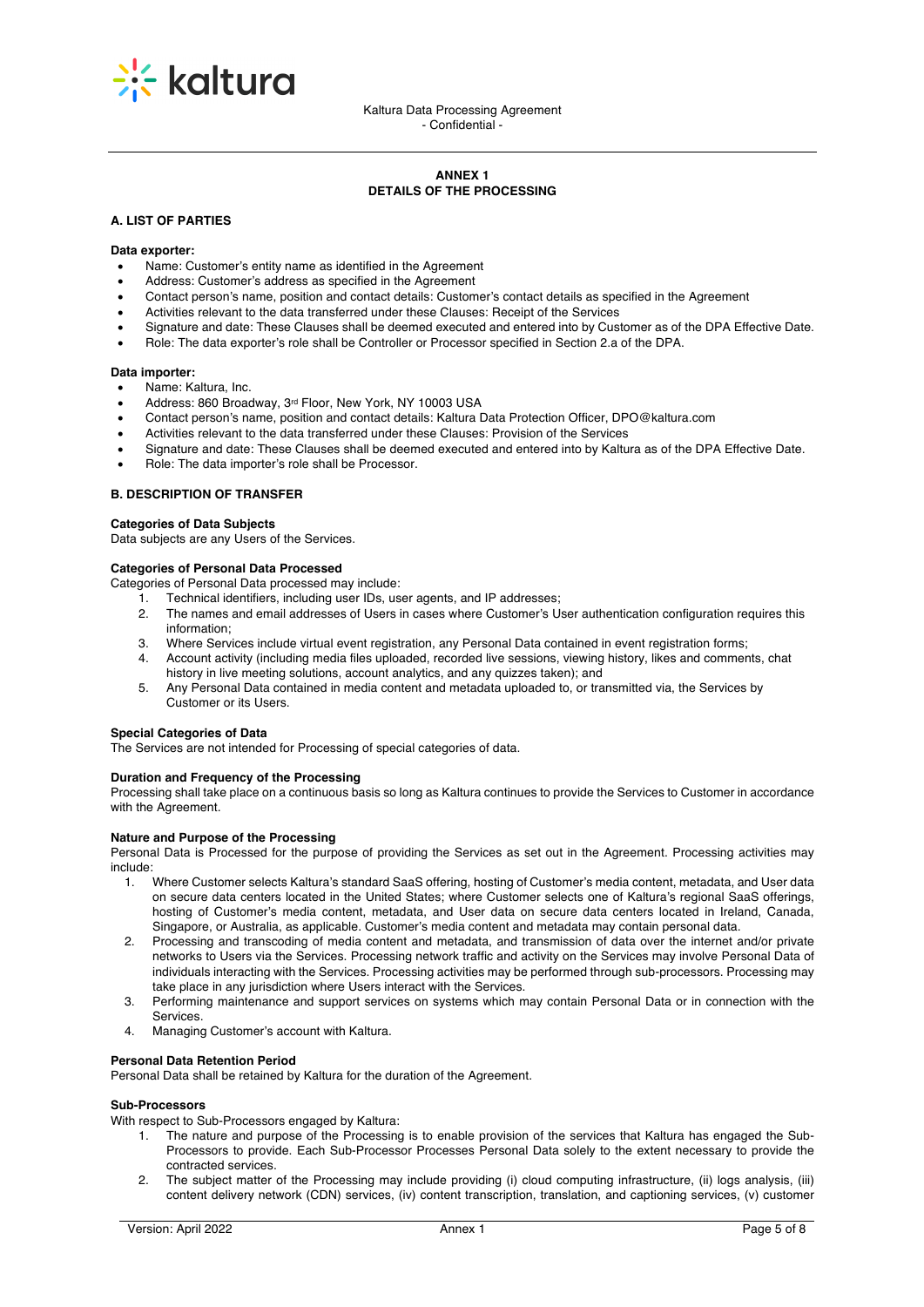

service and support, (vi) virtual or hybrid event management services, and (vii) other optional functions that Customer chooses to enable and/or use via the Services.

3. The duration of the processing shall be for the duration of the Agreement.

To obtain the current list of Sub-Processors applicable to the Services provided to Customer, please contact DPO@kaltura.com.

# **C. COMPETENT SUPERVISORY AUTHORITY**

The competent supervisory authority shall be as determined by the GDPR except insofar as the data transfer is subject to the FADP, in which case the competent supervisory authority shall be the Federal Data Protection and Information Commissioner of Switzerland.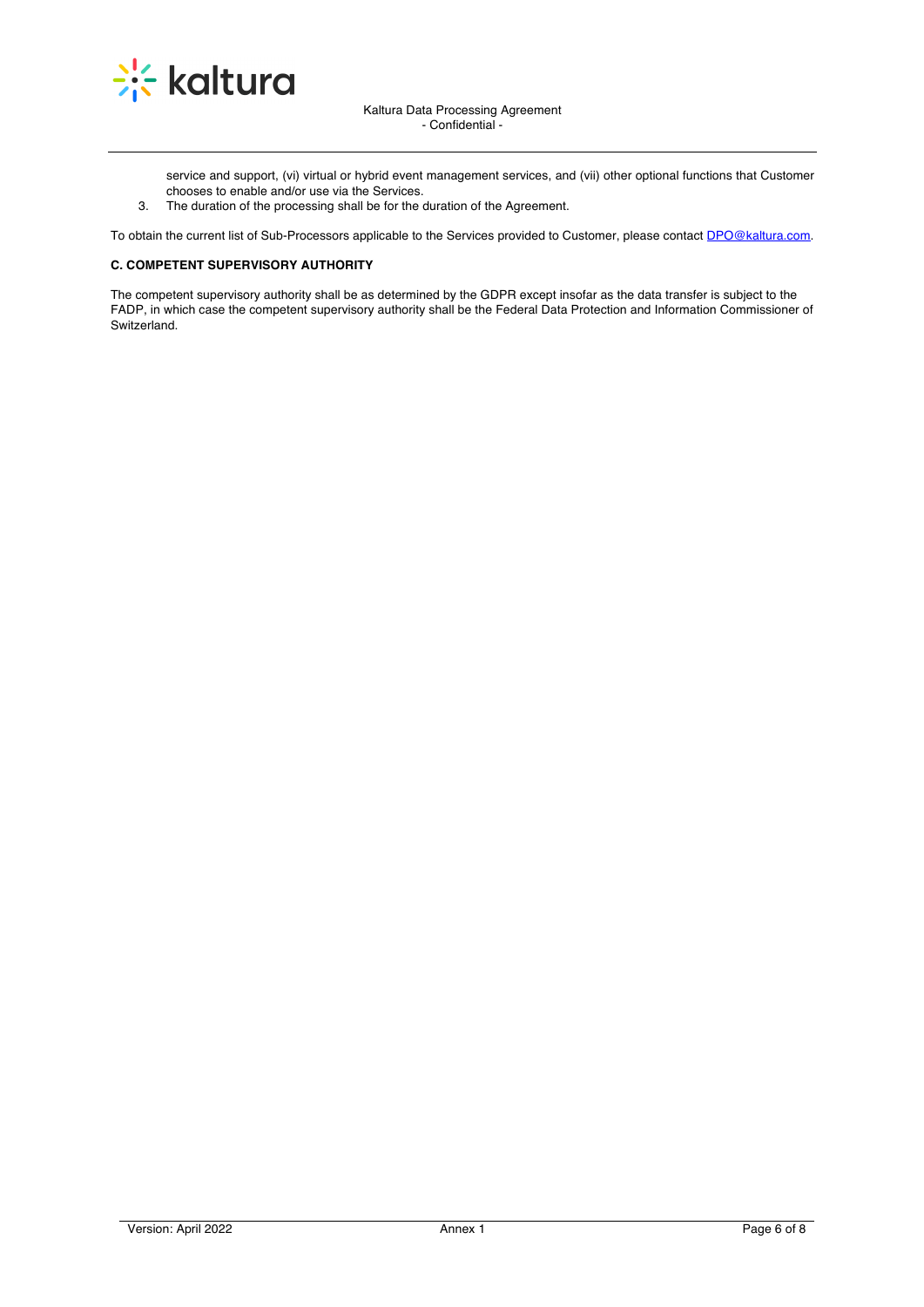

## **Annex 2**

# **Technical and Organizational Security Measures**

## **Technical Measures**

- a. **Information Security Program and Certifications**: Kaltura maintains documented security policies and procedures which are reviewed and updated on a regular basis. The Kaltura platform is certified compliant with the ISO27001 and ISO27799 information security management standards. The scope of the certification encompasses Kaltura's production environments, corporate environments, and operations. Kaltura's platform is hosted on public cloud infrastructure operated by leading cloud providers that are SOC-1 (formerly SSAE 16) and SOC-2 Type II certified.
- b. **Encryption**: Customer data is encrypted at-rest and in while transit over public or wireless networks using industry standard encryption protocols.

# **Organizational Measures**

- a. **Policies and Procedures for Government Access**: Kaltura has implemented policies and procedures to manage and respond to requests from government agencies for access to customer data. These policies and procedures include determining whether each request is valid, legally binding and lawful, and notifying the affected customer unless prohibited by applicable laws.
- b. **Data Minimization**: Kaltura collects and processes personal data only to the extent necessary to provide Kaltura products and services to customers.
- c. **Sub-Processors**: Prior to engaging a sub-processor, Kaltura reviews the sub-processor's business and operations, including the sub-processor's security, privacy, and compliance practices. With respect to each sub-processor that has access to customer data, Kaltura remains accountable to the customer for the sub-processor's acts and omissions.

Customer may request Kaltura's latest security policies for review by contacting DPO@kaltura.com.